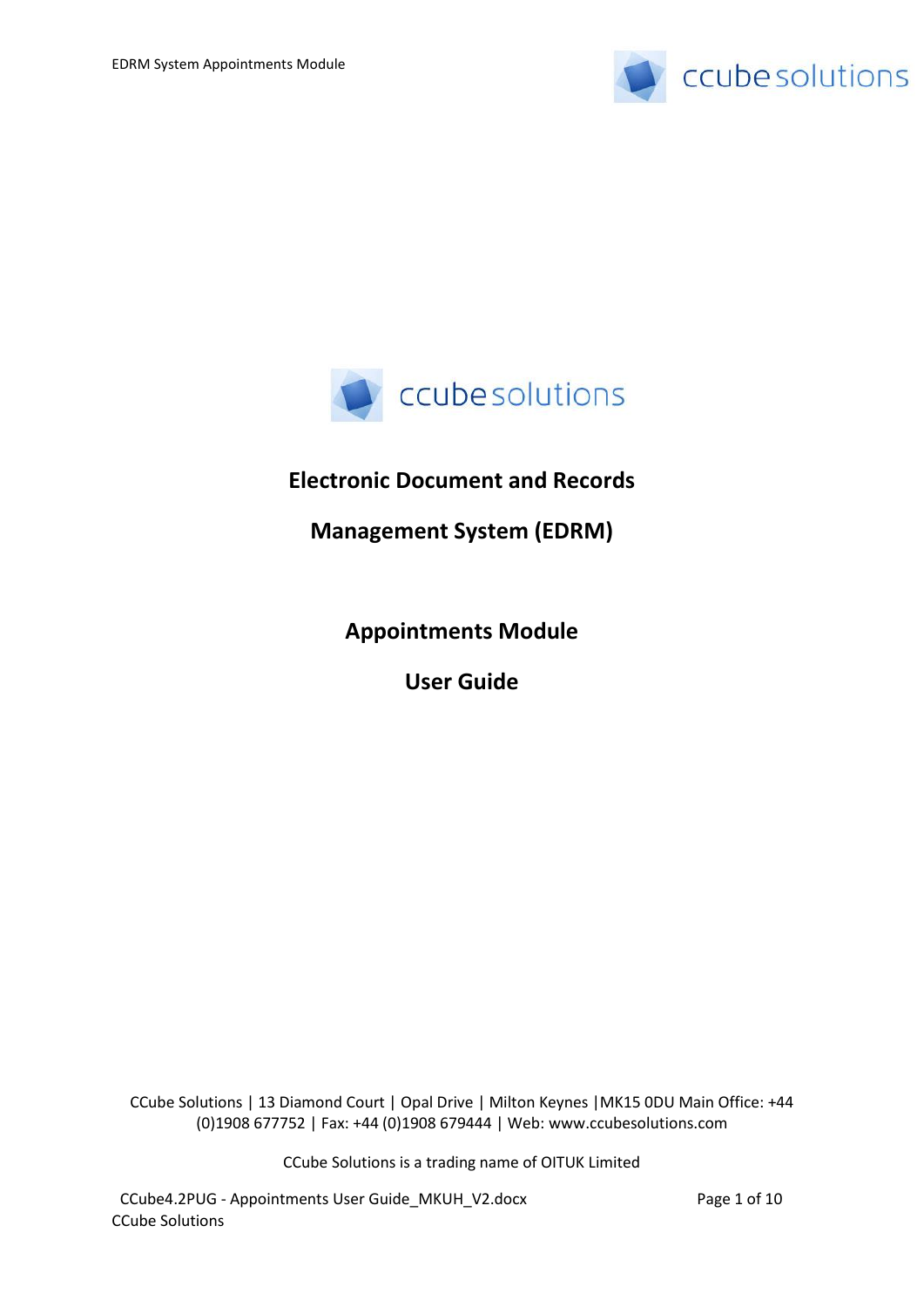

## <span id="page-1-0"></span>**1 Contents**

# <span id="page-1-1"></span>**2 Revisions and Distribution**

#### Revisions

| <b>Revision</b> | <b>Summary of Changes</b>    | l Author              | Date       |
|-----------------|------------------------------|-----------------------|------------|
|                 | Initial creation of document | <b>Chris Rothwell</b> | 26/05/2015 |
| .               | Various                      | Various               | Various    |
| 11              | Content optimised for MKUH   | Andrew Phelps         | 24/02/2019 |
|                 |                              |                       |            |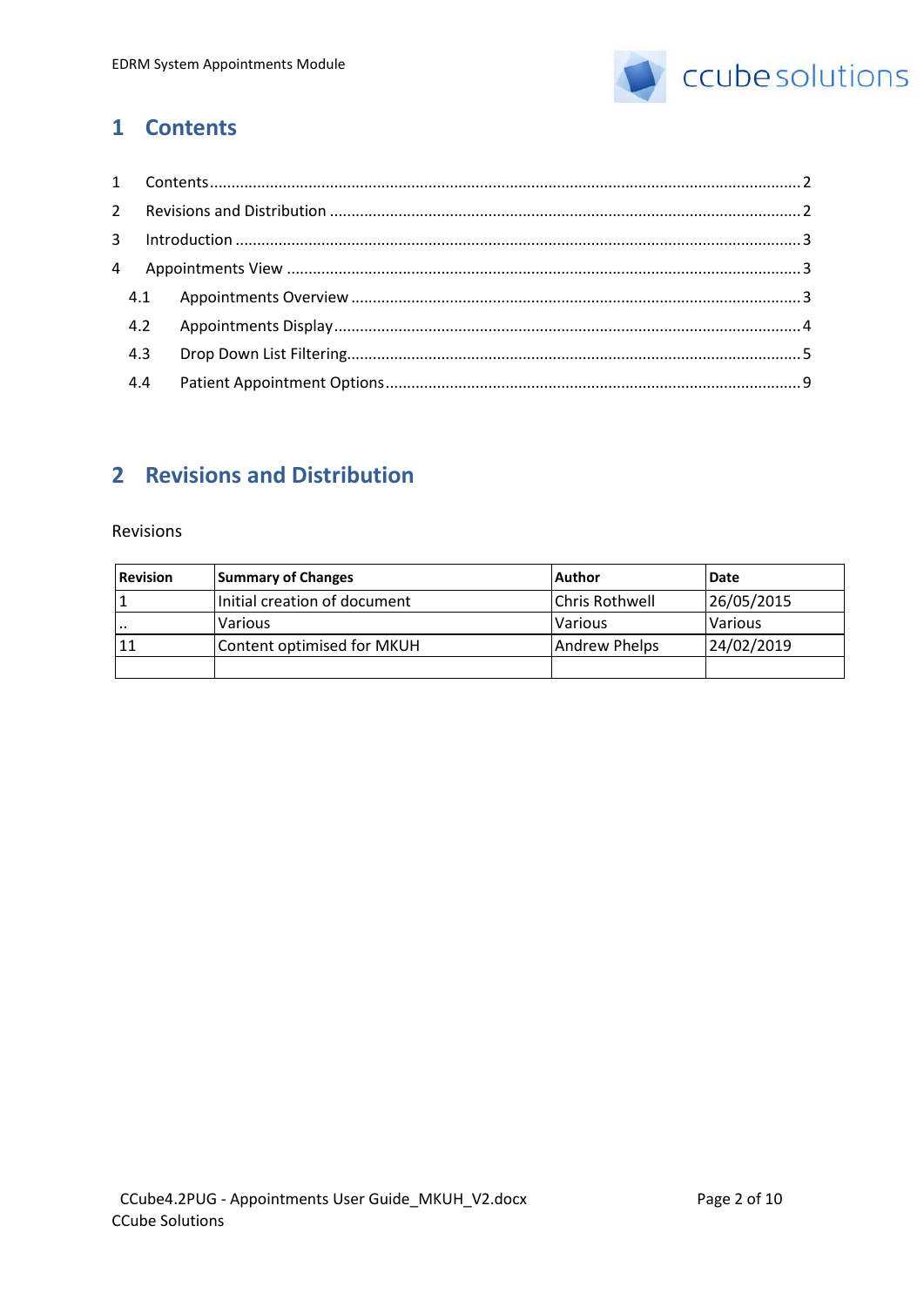

# <span id="page-2-0"></span>**3 Introduction**

The EDRM System Appointments Module provides a list of out-patients that have clinic appointments. The patient list can be filtered according to various criteria.

# <span id="page-2-1"></span>**4 Appointments View**

### <span id="page-2-2"></span>**4.1 Appointments Overview**

Clinic appointments can be viewed by clicking on this icon  $\begin{bmatrix} 31 \\ 31 \end{bmatrix}$  in the left sidebar menu. The list will default to the current date.

| Appointments                                                                     |                        |                           |          |            |            |             |                    |
|----------------------------------------------------------------------------------|------------------------|---------------------------|----------|------------|------------|-------------|--------------------|
| <b>Appointment Date</b>                                                          | 11/04/2018             | 自                         |          |            |            |             |                    |
| AM/PM                                                                            | Both                   | $\overline{\mathbf{v}}$   |          |            |            |             |                    |
| Speciality                                                                       | Cardiology             | $\mathbf{v}$              |          |            |            |             |                    |
| Clinician                                                                        | Paul Smith             | $\boldsymbol{\mathrm{v}}$ |          |            |            |             |                    |
| Clinic                                                                           | Dermatology            | $\boldsymbol{\mathrm{v}}$ |          |            |            |             |                    |
| Time                                                                             | <b>Hospital Number</b> | Name                      | Type     | Specialty  | Clinician  | Clinic      | ≞ ☆                |
| $\blacktriangleright$ 13:45                                                      | 1591366X               | Grey James                | Referral | Cardiology | Paul Smith | Dermatology | 皇女人                |
| <b>ER 4</b><br>$\blacktriangleright$ $\blacktriangleright$ $\blacktriangleright$ |                        |                           |          |            |            |             | $1 - 1$ of 1 items |

The data displayed within the drop down lists is driven by the specialty group the logged in user belongs to.

When using the appointments view the page features will appear as follows;

- Default to current date
- Display the selected default value for the clinician drop down list
- Display the selected default value for the specialty drop down list
- Display the selected default value for the clinic being held for the selected specialty
- Display all of the appointments for that day, that clinician, that specialty, that clinic in a time ascending order.
- Patient information is displayed within 8 columns underneath the drop-down lists showing the time of the appointment, the hospital number of the patient, the name of the patient, the visit type, the Speciality, Clinician associated with the appointment, the Clinic and an icon column providing both extra features and additional information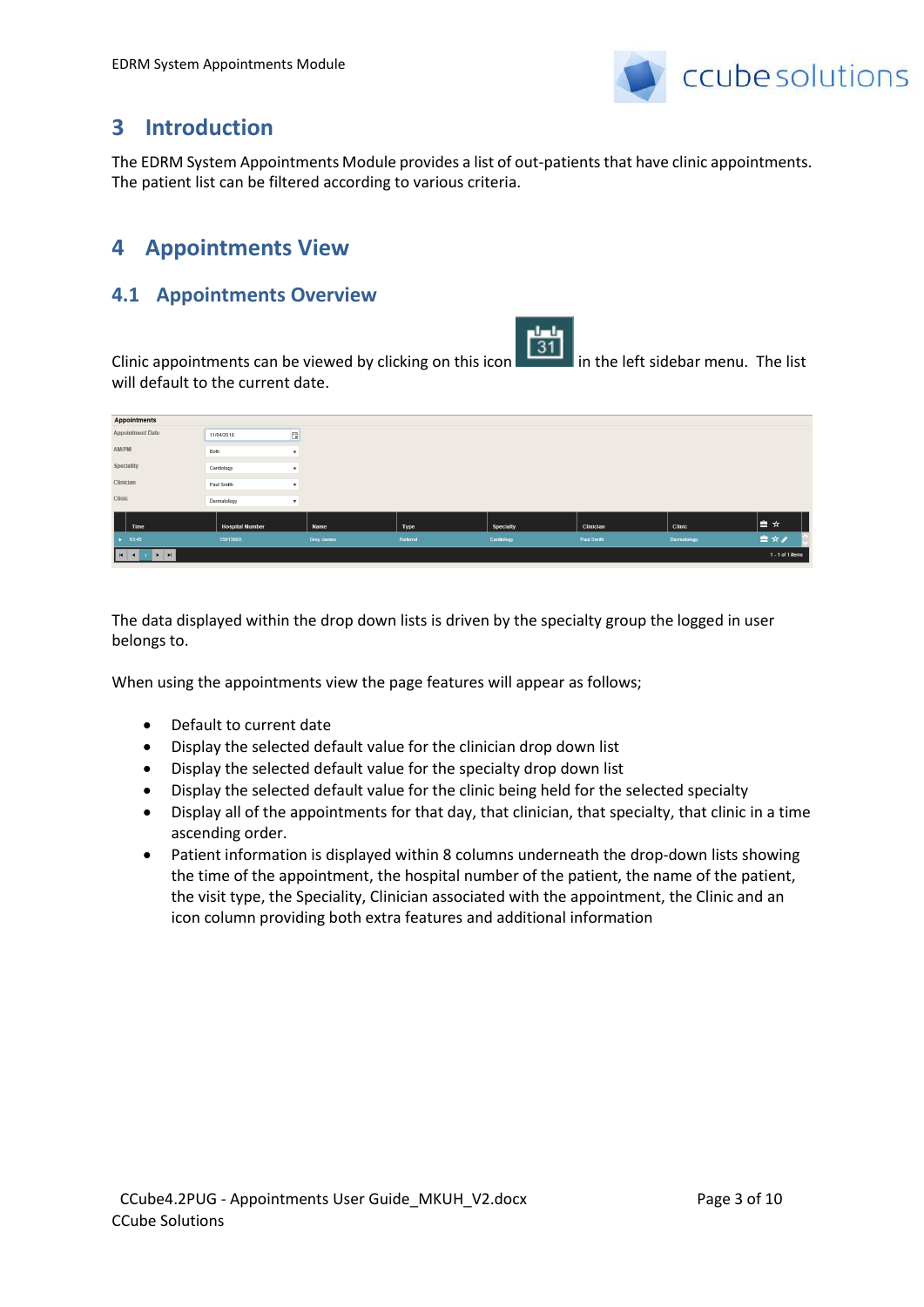

#### 4.1.1 Icons Column

The icons column allows for both additional functionality as well as additional patient information



In order of the icons appear in the above example:



Add patient to the 'Briefcase', if the logged in user has permission to view the Briefcase module



А.

Add patient as a favourite if the logged in user has permission to view the My Patients module

Patient has Alerts – Click the icon will display all Alerts in a modal. Dependant if the permission has been enabled

### <span id="page-3-0"></span>**4.2 Appointments Display**

The appointment list will continue to show in the left hand column, the middle column will show the patient's health record and the right hand panel will show you the viewer.

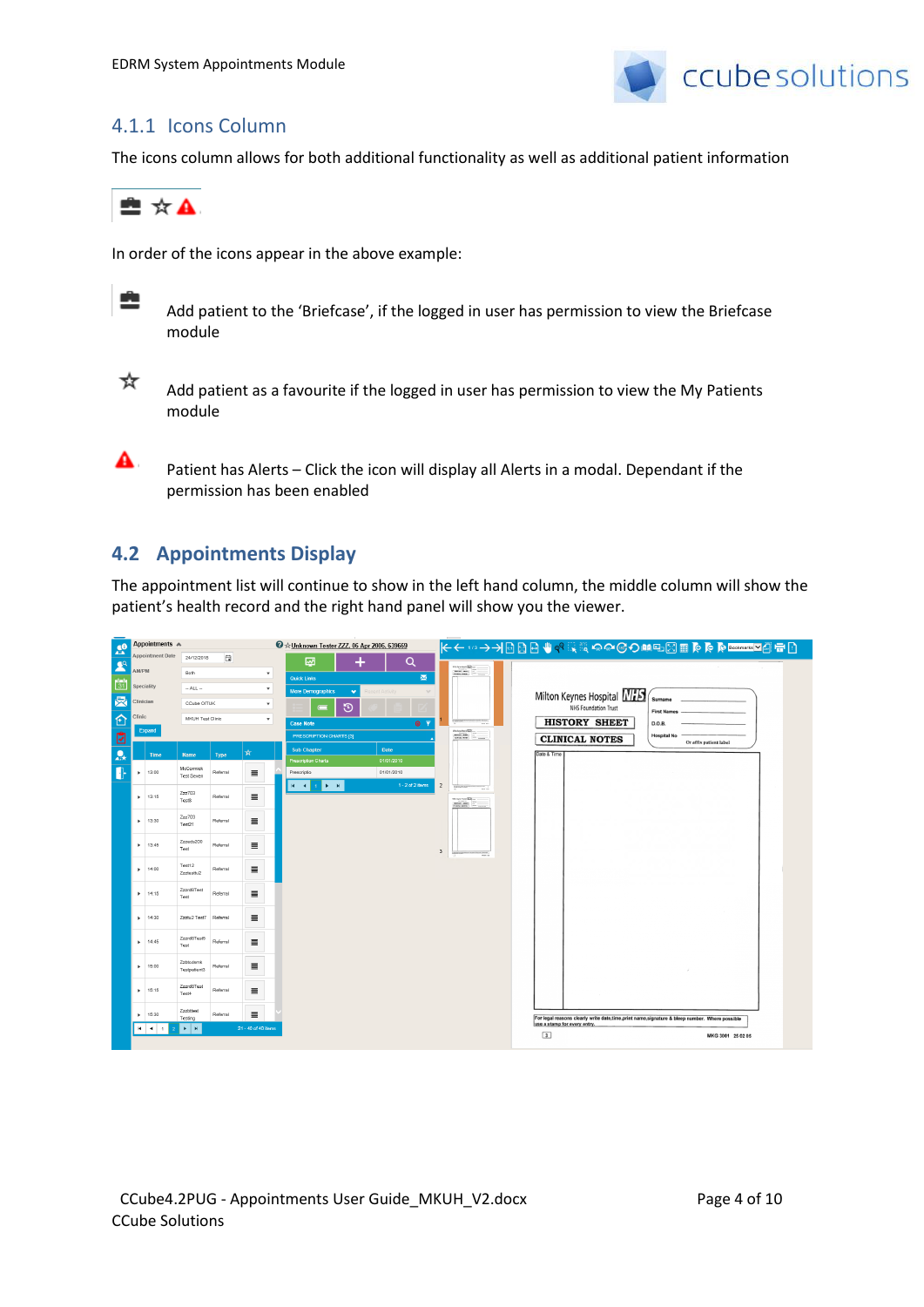

#### <span id="page-4-0"></span>**4.3 Drop Down List Filtering**

The drop down lists at the top of the page can be used to refine the list of patients.

Changing the date and time value will display only patients having appointments at that date and time. Changing the filters for clinician, speciality and clinic will display patient lists that have the selected values.

### 4.3.1 Date Picker\Calendar

The appointment date filter can be used in two ways;

1. Type in a new date – This must use the format DD/MM/YYYY.

| <b>Appointment Date</b> | 09/11/2017 |  |
|-------------------------|------------|--|
|                         |            |  |

If a date is entered in a different format the appointments list will not be displayed and a red box will appear around the display date indicating an error with the value entered.

2. Select a different appointment date from within the calendar picklist.

Clicking on the calendar icon, will display a list of days within the currently selected month.

| <b>Appointment Date</b>        |     |                                  | 09/11/2017 |                      |     |    |     | 曲        |
|--------------------------------|-----|----------------------------------|------------|----------------------|-----|----|-----|----------|
| <b>AM/PM</b>                   |     |                                  |            | November 2017        |     |    |     |          |
| <b>Speciality</b><br>Clinician |     | Mo                               |            | Tu We                | Th. |    |     | Fr Sa Su |
|                                |     | 30                               | 31         | $\ddot{\phantom{1}}$ | 2   | 3  | 4   | 5        |
|                                |     | 6                                | 7          | 8                    | 9   | 10 | 11  | 12       |
|                                |     | 13                               | 14         | 15                   | 16  | 17 | -18 | 19       |
| Clinic                         |     | 20                               | 21         | 22                   | 23  | 24 | 25  | 26       |
|                                |     | 27                               | 28         | 29                   | 30  | 1  | 2   | 3        |
| Time                           |     | Δ                                | -5         | -6                   | 71  | 8  | 9   | $-10$    |
| 09:00                          | 523 | Today - Tuesday 21 November 2017 |            |                      |     |    |     |          |

To select an appointment select the calendar icon on the left hand side. The year, month and day can be adjusted as required.

3. A list of months can be displayed by the month name at the top of the calendar.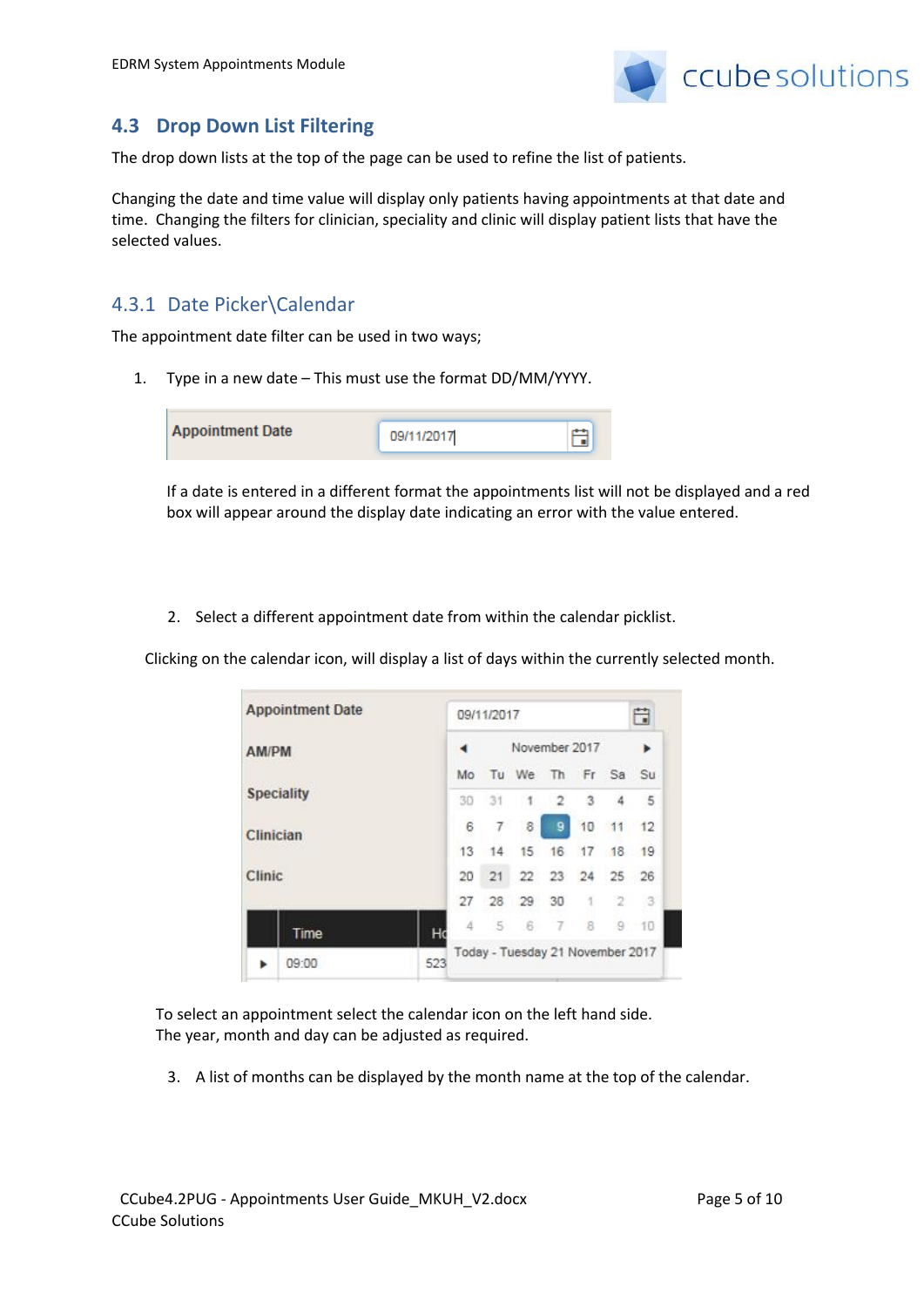

|                     | <b>Appointments</b>     |            |     |     |                                  |      |
|---------------------|-------------------------|------------|-----|-----|----------------------------------|------|
|                     | <b>Appointment Date</b> | 09/11/2017 |     |     | ä                                |      |
|                     | <b>AM/PM</b>            |            |     |     | 2017                             |      |
|                     | <b>Speciality</b>       |            | Jan | Feb | Mar                              | Apr  |
| Clinician<br>Clinic |                         |            | May | Jun | Jul                              | Aug  |
|                     |                         |            | Sep | Oct | Nov                              | Dec- |
|                     | Time                    | Ho         |     |     | Today - Tuesday 21 November 2017 |      |
|                     | 09:00                   | 523        |     |     |                                  |      |

4. A list of years can be displayed by clicking the year number at the top of the calendar. **Appointments** 



The left and right arrows can be used to browse forward and backward within the calendar.

#### 4.3.2 AM/PM

The AM/PM filter provides three values (BOTH, AM, PM). This allows the user to filter the display of patients based upon the value selected. By default it should display the time range of the system i.e. Morning will display AM, Afternoon will display PM.

Changing the value to BOTH should display all information held against both AM and PM.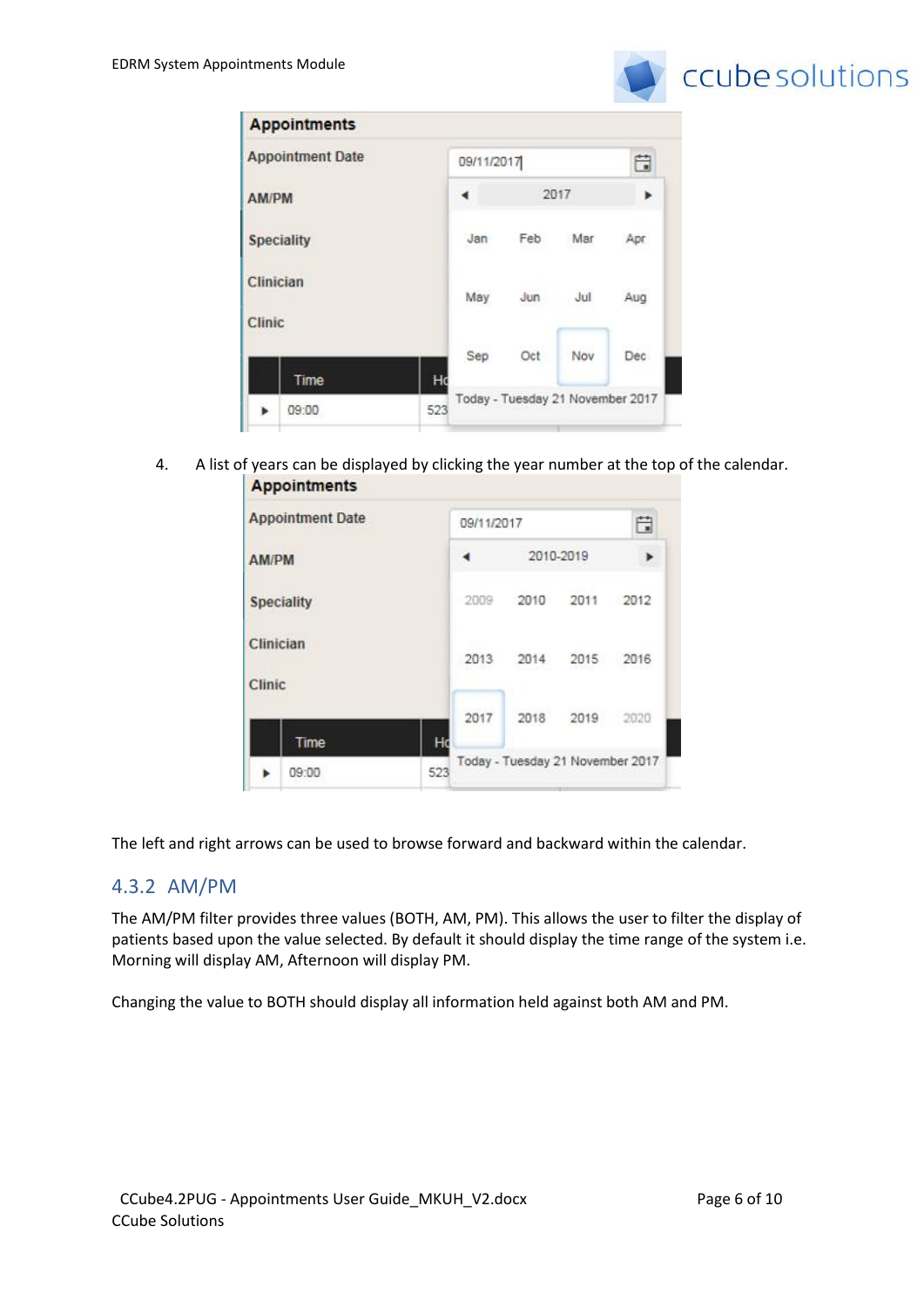

| 09/11/2017  | Ö |
|-------------|---|
| <b>Both</b> |   |
| <b>Both</b> |   |
| AM          |   |
| PM          |   |
|             |   |
| Dermatology | v |
|             |   |

### 4.3.3 Speciality

The filter will contain a list of specialities that are assigned to the logged in user.

| <b>Appointments</b>     |                        |      |
|-------------------------|------------------------|------|
| <b>Appointment Date</b> | 09/11/2017             | ä    |
| <b>AM/PM</b>            | <b>Both</b>            | v    |
| <b>Speciality</b>       | Cardiology             |      |
| Clinician               | -- ALL --              |      |
|                         | Cardiology             |      |
| <b>Clinic</b>           | Dermatology            |      |
|                         | Urology                |      |
| <b>Time</b>             | <b>Hospital Number</b> | Name |

#### 4.3.4 Clinician

The filter will contain a list of clinicians that may be associated to the logged in user. Where the speciality filter has been clicked, the clinician filter will only contain clinicians that have the selected speciality.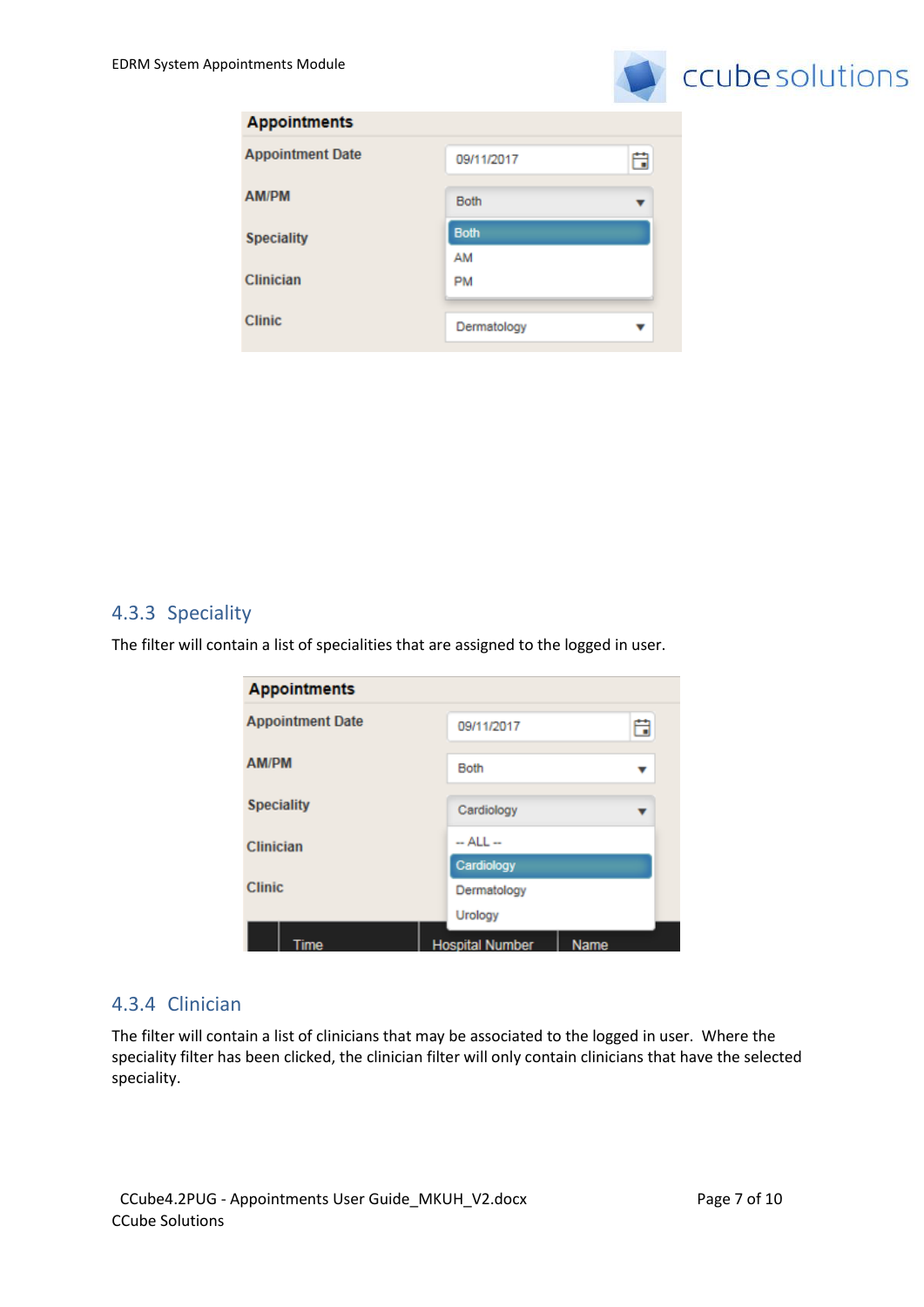

|               | <b>Appointments</b>     |     |                          |                         |   |
|---------------|-------------------------|-----|--------------------------|-------------------------|---|
|               | <b>Appointment Date</b> |     | 09/11/2017               | ä                       |   |
| AM/PM         |                         |     | Both                     | $\overline{\mathbf{v}}$ |   |
|               | <b>Speciality</b>       |     | $-$ ALL $-$              | v                       |   |
| Clinician     |                         |     | <b>Charles Bucket</b>    |                         |   |
| <b>Clinic</b> |                         |     | $-$ ALL $-$              |                         |   |
|               |                         |     | <b>Charles Bucket</b>    |                         |   |
|               | Time                    | Ho  | Jones David<br>Dawn Owen |                         | ٠ |
| ◢             | 09:00                   | 523 | Paul Smith               |                         | R |
|               |                         |     |                          |                         |   |

Typically the clinician name will appear as forename and surname.

#### 4.3.5 Clinic

The list of clinics in this filter will be determined by the speciality and clinician previously selected.

There may be multiple clinics held against one single specialty.

| <b>Appointments</b>     |                                  |                        |
|-------------------------|----------------------------------|------------------------|
| <b>Appointment Date</b> | 09/11/2017                       | 曲                      |
| AM/PM                   | <b>Both</b>                      | v                      |
| <b>Speciality</b>       | $-$ ALL $-$                      | v                      |
| Clinician               | $-$ ALL $-$                      |                        |
| <b>Clinic</b>           | Dermatology                      |                        |
| Time                    | $-$ ALL $-$<br>Ho<br>Dermatology |                        |
| na·nn                   | 5237541F                         | <b>Faith Constance</b> |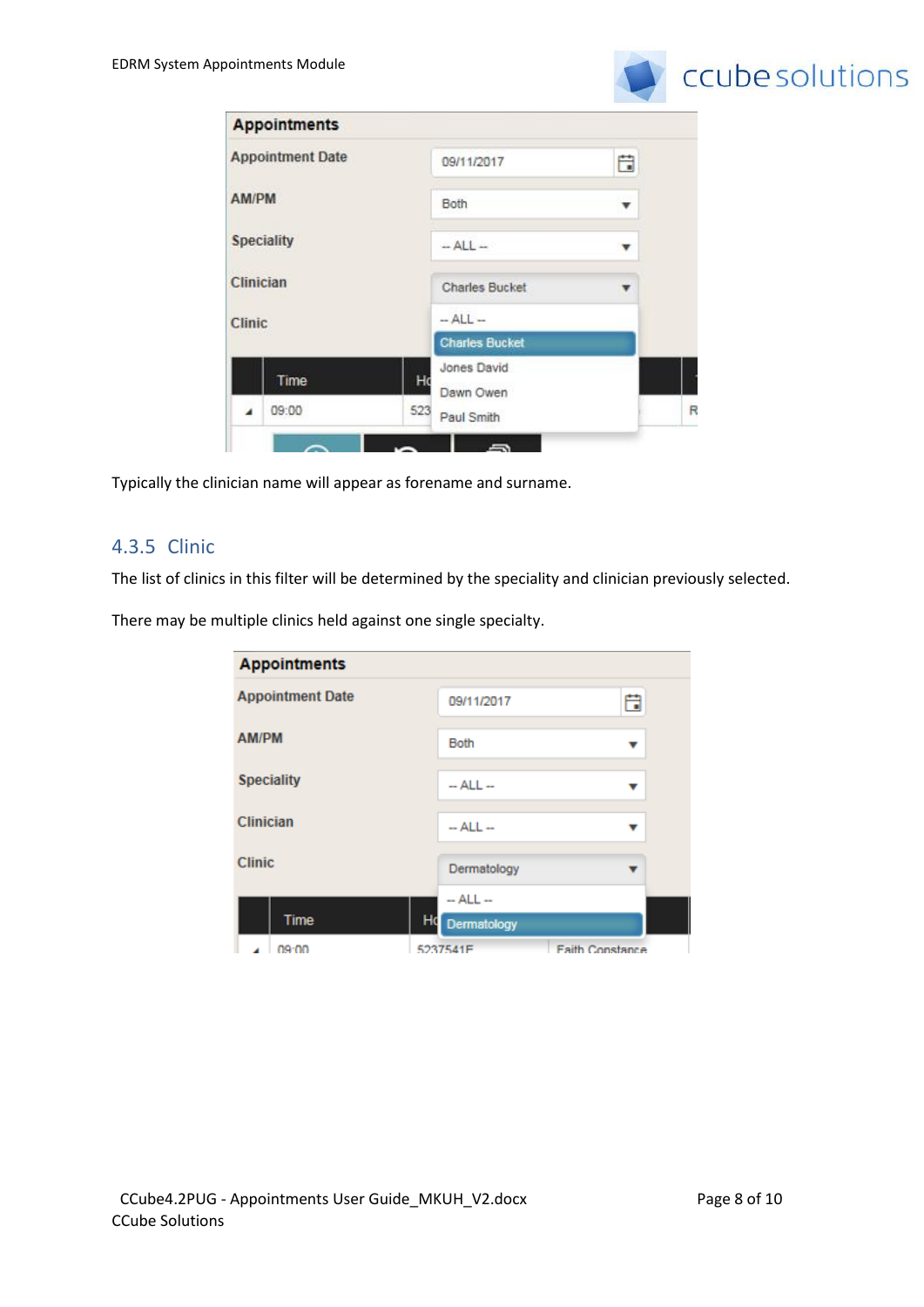

## <span id="page-8-0"></span>**4.4 Patient Appointment Options**

A given row in the patient list can be expanded to show additional details. The availability of these options has been enabled or disabled by a system administrator.

|              | Appointments $\mathbf{\mathbf{\Psi}}$ |                     |             |          | $\boldsymbol{v}$ |                      | Appointments A                    |                   |                                                |   |                          | $\bullet$ |
|--------------|---------------------------------------|---------------------|-------------|----------|------------------|----------------------|-----------------------------------|-------------------|------------------------------------------------|---|--------------------------|-----------|
|              | <b>Appointment Date</b>               | 24/02/2019          | Ë           |          |                  |                      | <b>Appointment Date</b>           | 24/02/2019        | Ë                                              |   |                          |           |
| <b>AM/PM</b> |                                       | Both                |             | ▼        |                  | <b>AM/PM</b>         |                                   | Both              |                                                |   | $\overline{\mathbf{v}}$  |           |
|              | Speciality                            | $-$ ALL $-$         |             | ▼        |                  |                      | Speciality                        | $-$ ALL $-$       |                                                |   | ۰                        |           |
| Clinician    |                                       | CCube OITUK         |             | ▼        |                  | Clinician            |                                   | CCube OITUK       |                                                |   | ▼                        |           |
| Clinic       |                                       | MKUH Test Clinic    |             | ▼        |                  | Clinic               |                                   | MKUH Test Clinic  |                                                |   | $\overline{\phantom{a}}$ |           |
|              | Expand                                |                     |             |          |                  |                      | Expand                            |                   |                                                |   |                          |           |
|              |                                       |                     |             | $\star$  |                  |                      |                                   |                   |                                                |   |                          |           |
|              | <b>Time</b>                           | <b>Name</b>         | <b>Type</b> |          |                  |                      | <b>Time</b>                       | <b>Name</b>       | <b>Type</b>                                    | ☆ |                          |           |
|              | 08:00                                 | ONeil<br>Muhammad   | Referral    | $\equiv$ |                  | ь                    | 08:00                             | ONeil<br>Muhammad | Referral                                       | ≣ |                          |           |
|              | 0:15                                  | Birch Chloe         | Referral    | 亖        |                  | $\blacktriangleleft$ | 08:15                             | Birch Chloe       | Referral                                       | ≣ |                          |           |
|              | 09:00                                 | Burrows<br>Isabella | Referral    | ≣        |                  |                      | ①<br>ŀ۵                           |                   |                                                |   |                          |           |
| ٠            | 09:15                                 | Lamb Mia            | Referral    | 亖        |                  |                      | Details                           |                   |                                                |   |                          |           |
| ٠            | 09:30                                 | Peters Mollie       | Referral    | $\equiv$ |                  |                      | Speciality<br>Clinician<br>Clinic |                   | Dermatology<br>CCube OITUK<br>MKUH Test Clinic |   |                          |           |
|              | $09 - 45$                             | Oliver Aidan        | Referral    | =        |                  |                      |                                   |                   |                                                |   |                          |           |

#### 4.4.1 Appointment History

When the patient row has been expanded, click the "View History" option to see previous appointments for that patient;

|                       | 08:15       | Birch Chloe       | Referral |                  | ≣           |  |
|-----------------------|-------------|-------------------|----------|------------------|-------------|--|
|                       | History     |                   |          |                  |             |  |
|                       | <b>Date</b> | <b>Speciality</b> |          | <b>Clinician</b> |             |  |
|                       | 24/02/2019  | Dermatology       |          |                  | CCube OITUK |  |
| 1 - 1 of 1 items<br>ы |             |                   |          |                  |             |  |

Appointments will be displayed in reverse chronological order, and where there are multiple pages of appointments to be displayed the pages can be browsed via the paging controls at the bottom of the appointments list.